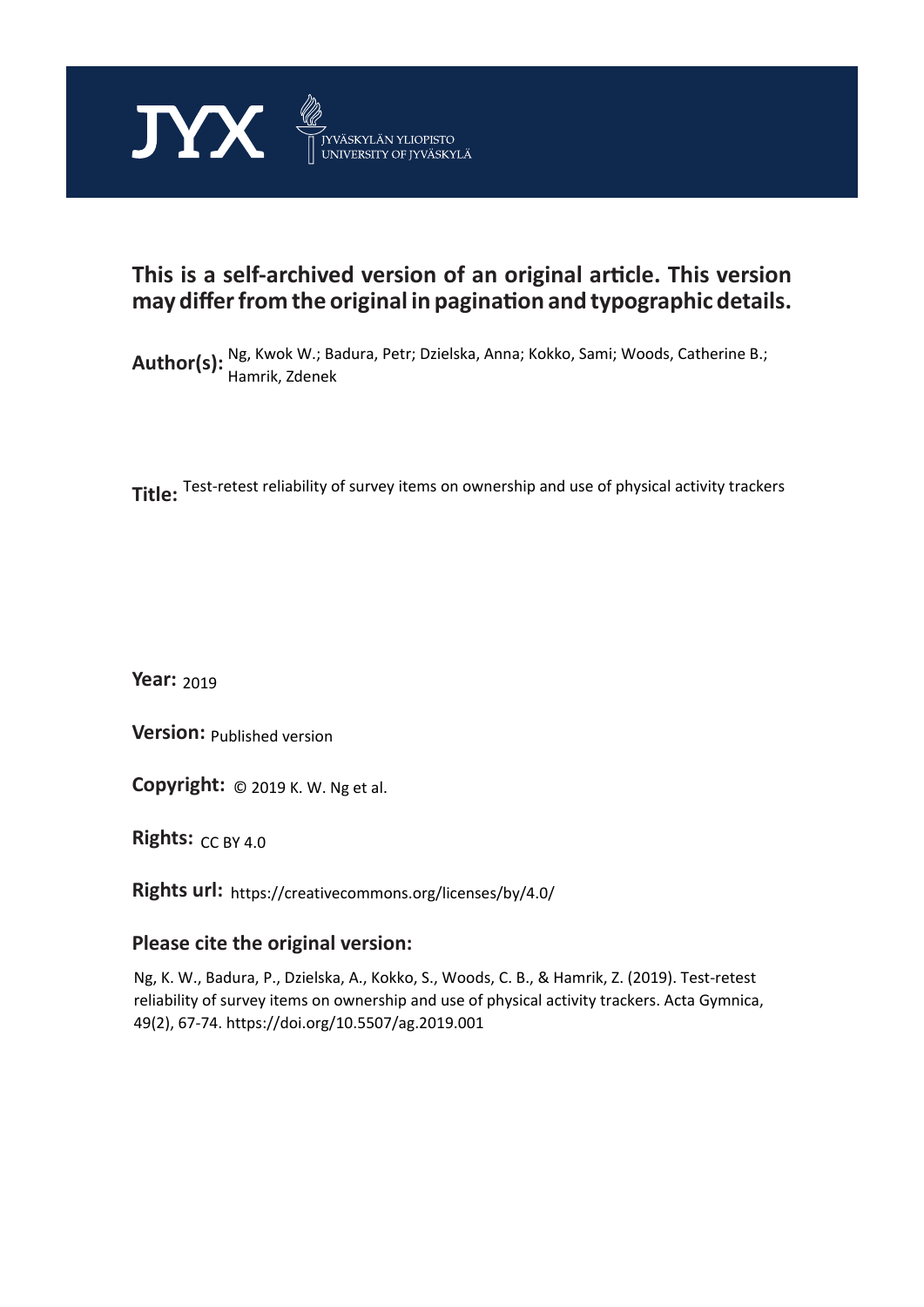## Test-retest reliability of survey items on ownership and use of physical activity trackers

## Kwok W. Ng<sup>1,2,3,4,\*</sup>, Petr Badura<sup>5</sup>, Anna Dzielska<sup>6</sup>, Sami Kokko<sup>7</sup>, Catherine B. Woods<sup>2,3,4</sup>, and Zdenek Hamrik<sup>5</sup>

*1 School of Educational Sciences and Psychology, University of Eastern Finland, Joensuu, Finland; 2 Department of Physical Education and Sport Sciences, University of Limerick, Limerick, Ireland; 3 Centre of Physical Activity and Health Research, University of Limerick, Limerick, Ireland; 4 Health Research Institute, University of Limerick, Limerick, Ireland; 5 Faculty of Physical Culture, Palacký University Olomouc, Olomouc, Czech Republic; 6 Insitute of Mother and Child, Warsaw, Poland; and 7 Faculty of Sport and Health Sciences, University of Jyväskylä, Jyväskylä, Finland*

Copyright: © 2019 K. W. Ng et al. This is an open access article licensed under the Creative Commons Attribution License [\(https://creativecommons.org/licenses/by/4.0/](https://creativecommons.org/licenses/by/4.0/)).

Background: Researchers are interested in using digital tools, such as physical activity trackers (PAT), to promote and measure physical activity. PAT is a fast-growing research area that measures movement therefore, reliable questions on the ownership and use of PATs among adolescent populations need to be developed. Objective: The aim of this study was to conduct an intra-rater test-retest reliability study on PAT survey items used for surveillance purposes among young adolescents in ownership and use of smartphone applications (apps) and heart rate monitors (HRM). Methods: Young adolescents  $(N = 755; 11, 13)$ , and 15-year-olds) in the Olomouc region of the Czech Republic were recruited to complete the questionnaire with a three-week gap during autumn 2017. Kappa statistics were used for measuring reliability. Results: When items were dichotomised into owners and non-owners, there was moderate agreement for boys (apps Kappa =  $.563$ , HRM Kappa =  $.575$ ) and girls (apps Kappa =  $.447$ , HRM Kappa =  $.443$ ). Conclusions: Measures in ownership and use of PAT can be assumed reliable among young adolescents.

*Keywords:* health promotion, wearable technology, activity trackers, school-age population, survey instrument, children

## Introduction

Todays' young adolescents grow up not knowing what life is like without the internet (Underwood & Farrington-Flint, 2015). Through the internet, adolescents can regularly stay connected with others (Yonker, Zan, Scirica, Jethwani, & Kinane, 2015). Constant internet-access is often blamed for maladaptive health behaviours (David, Kim, Brickman, Ran, & Curtis, 2015). This includes decreased physical activity and increased sedentary behaviours, and this may be a contributing factor to the rising rate of overweight and obesity among adolescents (Robinson et al., 2017). However, there are many potential methods for health promotion, resulting from technological advancements. One such method is personalised capturing devices with interfaces on mobile phones.

The cloud on the internet has made it easier to store and retrieve personalised data on almost anything, including aspects of health and lifestyle. As such, this is proving popular for the eHealth and mHealth sectors (Johnston, Hoffman, & Thornton, 2014). There are several commercial products labelled as wearable devices, and have been defined as "smart electronic devices available in various forms that are used near or on the human body to sense and analyse physiological and psychological data, such as feelings, sleep, movements, heart rate and blood pressure" (Khakurel, Melkas, & Porras, 2018). Commercially developed wearable devices that provide physical activity measurements can include activity trackers, with components such as accelerometers, gyroscope, heart rate monitors (HRM), global positioning systems, and step-counters. In addition, these components can be built into phones that can be accessed by smartphone applications (apps). Although HRM is an actual physical device with hardware components specific to its purposes, and apps are installed on a person's phone and has a graphical interface that interacts between the

<sup>\*</sup> Address for correspondence: Kwok W. Ng, School of Educational Sciences and Psychology, University of Eastern Finland, Yliopistokatu 7, 80101 Joensuu, Finland. E-mail: kwok.ng@hbsc.org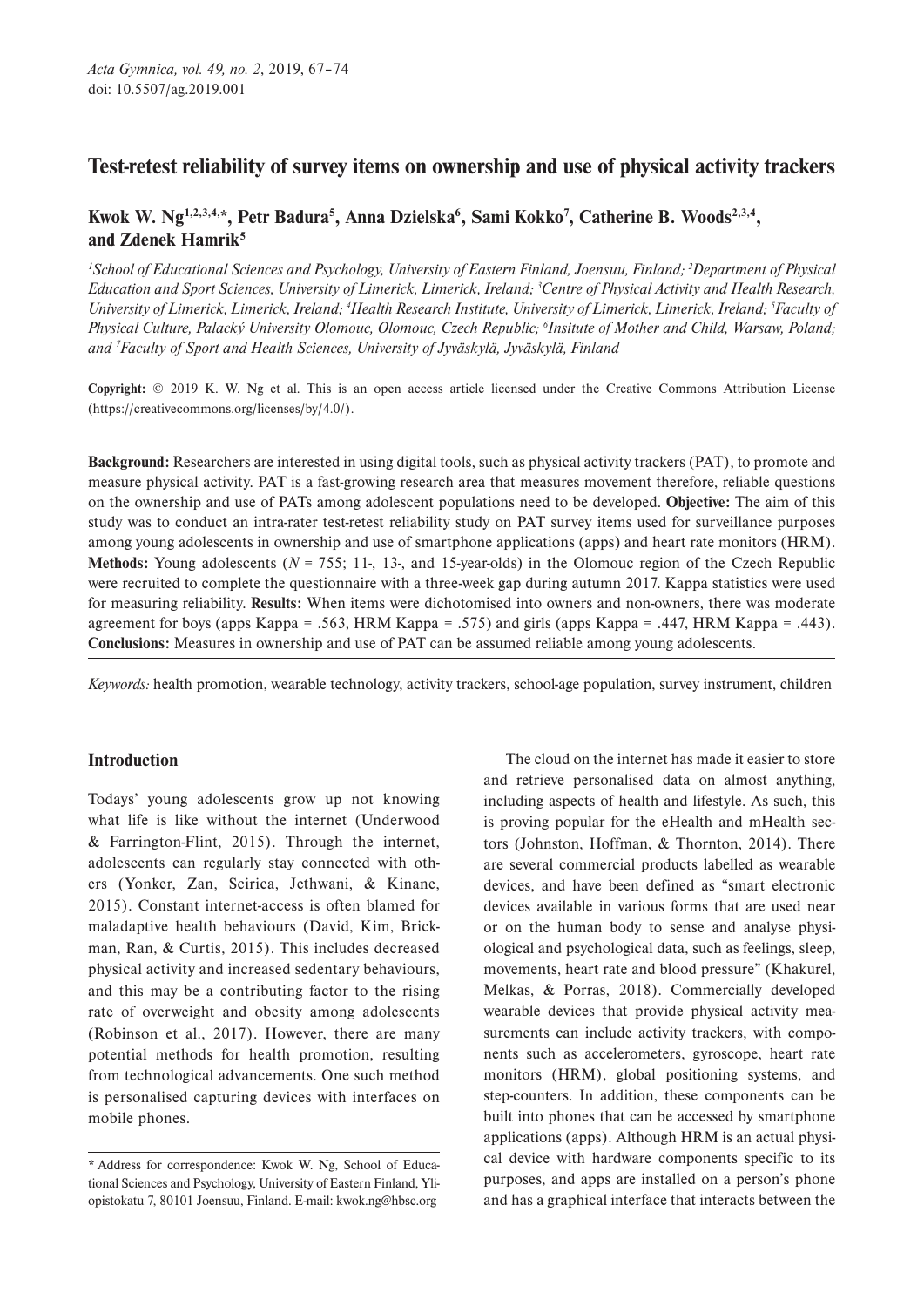user and the hardware, both function as physical activity trackers (PAT).

There is much potential to use tailored information obtained from wearables to help promote physical activity based on biopsychosocial information obtained through PATs (Fanning, Mullen, & McAuley, 2012; Lubans, Smith, Skinner, & Morgan, 2014). Ahmadvand, Gatchel, Brownstein, and Nissen (2018) believe that digital tools form a new paradigm for biopsychosocial-digital interventions. For example, PAT were tested among children with leukaemia (Hooke, Gilchrist, Tanner, Hart, & Withycombe, 2016), or activities that promote physical activity indirectly through games (Garde et al., 2015) had positive effects on the main outcomes. These various approaches can reach a variety of population groups to achieve individual goals and targets for tracking the daily dose of physical activity, increase physical activity as an intervention, and to assist training of athletes.

Researchers are interested to know if these devices can be used to promote physical activity (Hooke et al., 2016). Much of the prior research on PAT has been the accuracy of the device against gold standards in physical activity measurements, or against each other (Namba et al., 2012). However, for young adolescents, the fact that something is not as accurate as another, is less important than the overall design, comfort and ease of use (Ridgers, McNarry, & Mackintosh, 2016). With the broad commercial appeal and reach for populations, the use of PAT may provide feedback to the participant that makes an intervention to change behaviours appealing.

A prominent motivation theory that can be used to link behaviours common in PAT is Control Theory (Carver & Scheier, 1982). Users require regular selfmonitoring to sustain usage. This prompts an increase in the individual's sense of responsibility, and they take their own active role in the goal setting process, from setting realistic goals, through creating plans and supporting self-control to achieving goals.

Goal setting is important for sustained physical activity (Lyons, Lewis, Mayrsohn, & Rowland, 2014). Features from PAT can support fitness, friends and fun, and are specifically useful in maintaining physical activity levels throughout adolescence (Hardie Murphy, Rowe, & Woods, 2016). Moreover, adolescence is a time where health-related habits, including regular physical activity, can lead into adulthood (Telama et al., 2014). Therefore, it is important for researchers to be able to establish the mechanisms of how PAT are used to adopt and maintain healthy behaviours. To date, there are only a few studies that have used PAT within intervention studies on young adolescents (McCallum, Rooksby, & Gray, 2018), although there has been increased interest recently (Ridgers et al., 2017).

PAT is a fast-growing area in terms of commercial development as well as scientific research. The majority of product's design features have been made with the adult market in mind and currently PAT is not user-friendly nor appealing to youth (Ridgers et al., 2016). Yet the potential of PAT to assist with long-term behaviour change in youth is vast. PAT provide regular and tailored feedback both objectively and subjectively, and this information if communicated appropriately, has strong potential to increase exercise self-efficacy (Bandura, 2004). Self-efficacy is an important component of social cognitive theory, and a positive correlate of a child's physical activity behaviour (Van Der Horst, Paw, Twisk, & Van Mechelen, 2007). Therefore, it is important to understand if children own these devices or apps, if they use them and what factors are correlated with ownership and use (Dos Santos, Bredehoft, Gonzalez, & Montgomery, 2016). To have a reliable instrument to measure ownership and usage is important; currently none exist. Only through reliable instruments, it is possible to track changes over time, to establish comparable data across populations in large cross-national studies, and provide baseline data to help inform interventions. There are potential implications for public health and behavioural scientists to use PAT, particularly when it is administered as part of a large population survey, whereby associations across a variety of health behaviours can be appealing (Currie & Alemán-Díaz, 2015). Therefore, the aim of this study is to examine the test-retest reliability of the items in ownership and use of physical activity trackers among young adolescents.

#### Methods

#### **Participants**

The study followed the principles of the Helsinki Declaration (World Medical Association, 2013). The Ethical Committee of the Faculty of Physical Culture, Palacký University Olomouc approved the study (under reg. no. 7/2017), based on the principals' agreement and parents'/guardians' informed consent for the adolescents taking part in the survey. All adolescents were given the option to withdraw from the study at any time and the data was collected through anonymised pen-andpaper questionnaires, which were inserted into blank envelopes after being completed.

Seven schools from four administrative districts of the Olomouc region in the Czech Republic were selected at random and invited to take part in the test-retest study during September to November 2017. In total, 1,017 pupils were registered in the classes enrolled in the survey. The first part of the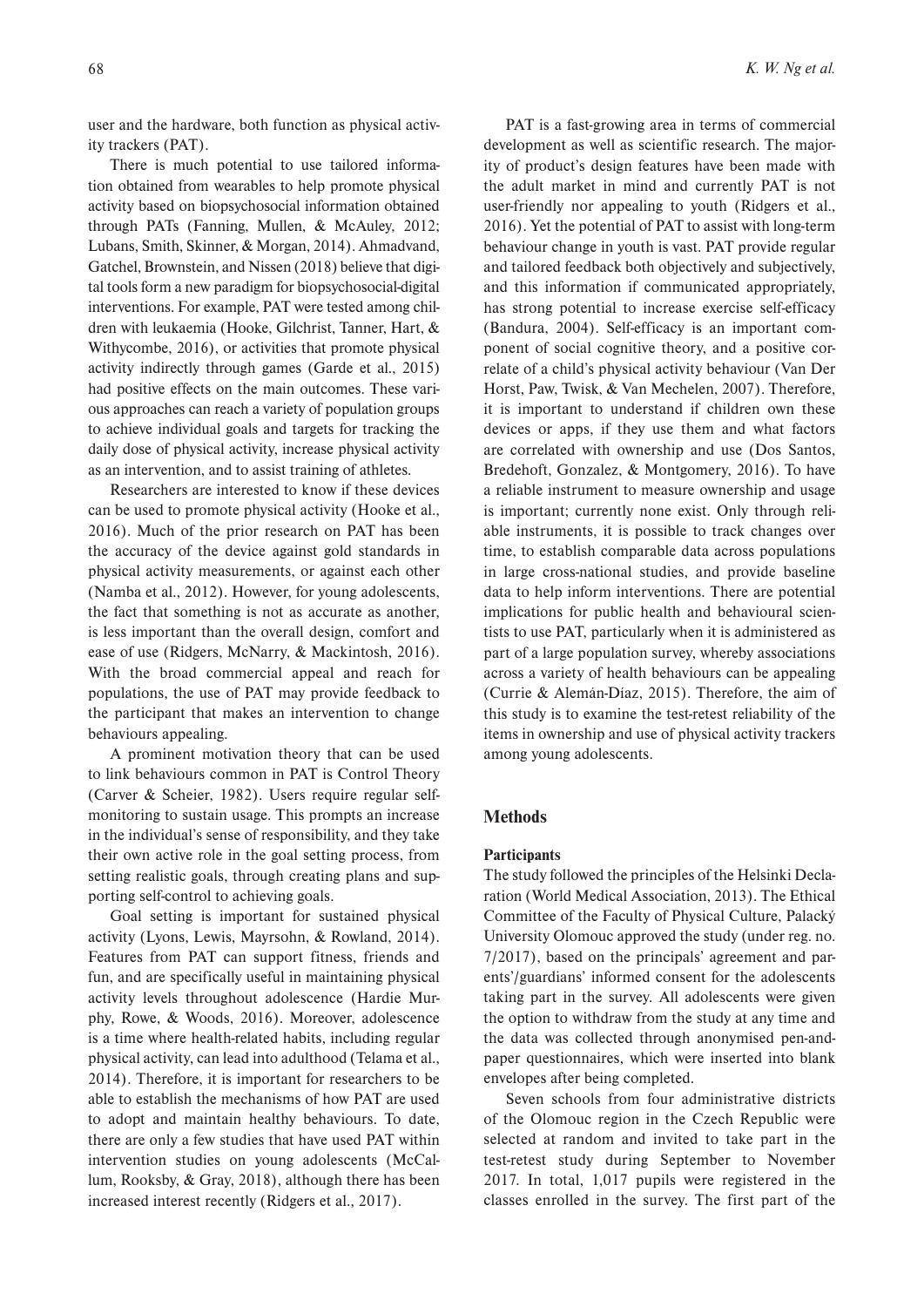data collection (Test) included 856 children with a response rate of 84.1%. We did not obtain written consent from 71 parents or guardians, 2 pupils withdrew from the study during the survey, and the remaining 88 pupils were missing at the time of survey due to illness ( $n = 62$ ) or other unspecified reasons. The second part of data collection (Retest) took place exactly three weeks later with the identical questionnaire in the same classes and included 857 pupils with a response rate of 84.2%. An increase in the number of pupils was attributed to absences from the first data collection. The data file was then left with only the matched cases  $(n = 755)$ .

#### **Measures**

#### *Background variables*

All participants were asked to include some basic background variables including gender, age, and family affluence. Age was determined by calculating the month and year of birth to the date of the first test. Age categories were formed for age nearest to 11, 13, and 15 years old. Family affluence was measured through the child-friendly proxy measure of social economic status (Torsheim et al., 2016) through the Family Affluence Scale III (FAS). Three groups categorised in line with the recommendations in reporting FAS (Inchley et al., 2016), whereby ridit transformations were set to low (0–0.2), medium (.21–.80), and high (.81–1) FAS.

#### *Physical activity trackers*

The wording of the PAT items of the survey was based on the use of marketing material from a leading company in commercial HRM devices. They were then reviewed by an expert panel on adolescents' surveys, before the final terminology for the items were used.

There were two items used to assess the ownership and usage of PAT. The header question was, "Do you have any of the following physical activity measuring devices?" Item one was, "smartphone application", and item two was, "Heart rate monitor / sports watch". Response categories include, "no", "yes, but I do not use it actively", and "yes, I use it actively". For the purpose of reliability analyses, the entire response scales were used and the responses were dichotomised into "no"  $(0)$ , and "yes"  $(1)$ .

### *Recent acquisition*

One of the problems faced with test-retest studies, is the changes of circumstances between the two time points. As digital health is a fast-growing area, there are possibilities of ownership changing because the individual may have bought or enabled such a device or downloaded a new app. Therefore, the respondents were asked, "Have you installed an app in the past three

weeks?" and "Have you acquired a heart rate monitor or sports watch in the past three weeks?". Both questions had the same response items. Responses were recoded in two circumstances. Scenario one, if a person responded "no" in the test and "yes" in the retest question, and "yes" in recent acquisition, they were labelled as "no" for the purposes of test-retesting. Scenario two, if the participants' response was "yes, but do not use it actively" in the test, and "yes, and I use it actively" in the retest and "yes, and I use it actively" in the acquisition, their response was recoded as "yes, but I do not use it actively".

#### *Physical activity measurement*

A self-reported physical activity measure was used. Respondents were asked to report the number of days in the past week, whereby they had taken part in moderate-to-vigorous intensity physical activity for at least 60 minutes. The standardised item has acceptable psychometrics for large surveys (Biddle, Gorely, Pearson, & Bull, 2011). In line with global physical activity recommendations for health (World Health Organization, 2010), there were two groups divided into meeting the recommendations (7 days) and not meeting the recommendations (0–6 days). The crude cut offs have been criticised for loss of detail in physical activity behaviours, especially taking part in any activity can be seen to be beneficial (Janssen & LeBlanc, 2010). Therefore, the test-retest reliability of the entire scale has also been reported in this paper and used as a descriptive variable based on the aforementioned cut-offs.

#### **Procedures**

The study aimed at developing and validating a questionnaire comprehensively investigating leisure-time use (with focus on physical activity) and its correlates in 11- to 15-year-olds. The questionnaire was administered in the  $5<sup>th</sup>$ ,  $7<sup>th</sup>$  and  $9<sup>th</sup>$  grades by trained research assistants, replacing teachers during regular class time. Three weeks was chosen as a gap that gave a balance between reduction of memory recall and time for changes in behaviours. Next, the questionnaire from both the waves of data collection were paired using a unique ID code ensuring the anonymity of data (consisting of first letter of mother's and father's given name, day and month of birth).

#### Statistical analyses

IBM SPSS Statistics (Version 24 for Windows; IBM, Armonk, NY, USA) was used for all analyses and  $\alpha$  set at 95%. Descriptive statistics were conducted through chi-square tests of independence. To control for bias of non-respondents, a Student's *t*-test was conducted to test the difference between missing data on PAT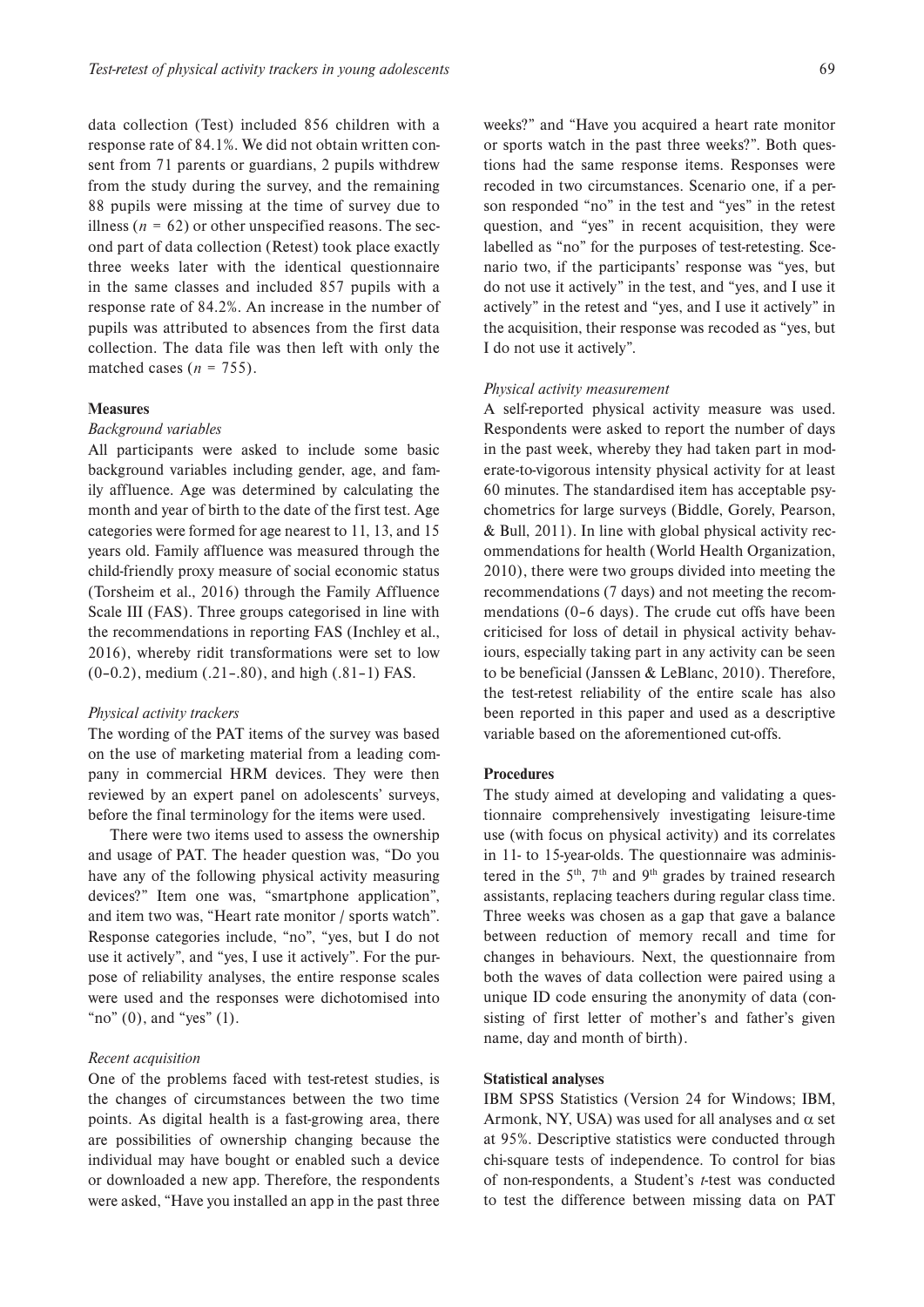and physical activity. Overall stability was determined by the proportion of participants showing no shift in response between the test and retest. After adjustment for recent acquisition, we used the single measure of intraclass correlation coefficients (ICC) to measure reliability. More specifically, the ICC was tested with the two-way random model with an absolute agreement type. 95% confidence intervals (CI) in a non-stratified and stratified by gender or by age models to describe the variety in the ICCs. If the 95% confidence intervals did not overlap, the values were considered to be significantly different. Acceptable reliability criteria were based on the Landis and Koch divisions of agreement (Landis & Koch, 1977) and Cohen's Kappa statistics were used to estimate the stability of the variables, after classifying the variables into a dichotomous way of owners and non-owners. Interpretation of Cohen's Kappa include the following cut-offs, 0 as indicating no agreement, .01–.20 as poor agreement, .21–.40 as fair, .41–.60 as moderate, .61–.80 as good, and .81–1.00 as almost perfect agreement (Cohen, 1988).

## **Results**

#### Descriptive statistics

After final cleaning of the data (incomprehensive data  $n = 8$ , missing gender  $n = 2$ , missing age  $n = 4$ ), the sample in this study included 741 adolescents (53% boys, 47% girls; 47% 11-year-olds, 33% 13-year-olds, and 20% 15-year-olds). Fewer adolescents responded to the question on PAT in the test than in the retest (apps 492 vs 566, HRM 490 vs 516) and represented 66% sample responses. Data with both test and retest were present for apps  $(n = 461)$  and HRM  $(n = 475)$ are presented in Table 1.

Table 1 provides an overview of overall proportions of adolescents who completed both test and retest and 1) do not own; 2) do own, but do not use actively; and 3) do own, and use actively apps and HRM.

A Student's *t*-test between respondents with and without data on PAT was conducted for the physical activity variable. For both apps ( $p = .067$ ) and HRM  $(p = .079)$ , the missing data was not significantly different from the available data. The majority of missing data on apps were from 11-year-olds (51%), fewer from 13-year-olds (23%) and even less with 15-year-olds (11%). According to chi-square tests of independence there were significant differences in missing responses across the ages ( $\chi^2$  = 101.88,  $p \le 0.001$ ). Therefore, data for PAT across the ages were more evenly distributed (35% 11-year-olds, 38% 13-year-olds, and 27% 15-year-olds) than the original sample. There were no differences in response rates between boys and girls  $(\chi^2 = 3.00, p = .392).$ 

## Table 1

*Proportion of ownership and use of apps and HRM with chi-square tests of independence of study demographics*

|             | Apps                  |           |          |        |            | <b>HRM</b>       |           |                       |        |            |
|-------------|-----------------------|-----------|----------|--------|------------|------------------|-----------|-----------------------|--------|------------|
|             | Yes and use it $(\%)$ |           |          |        |            |                  |           | Yes and use it $(\%)$ |        |            |
|             | $\boldsymbol{n}$      | No $(\%)$ | Inactive | Active | $\chi^2 p$ | $\boldsymbol{n}$ | No $(\%)$ | Inactive              | Active | $\chi^2 p$ |
| All         | 461                   | 45.6      | 33.4     | 21.0   |            | 475              | 74.3      | 10.1                  | 15.6   |            |
| Gender      |                       |           |          |        | .282       |                  |           |                       |        | .142       |
| <b>Boys</b> | 252                   | 46.8      | 34.9     | 18.3   |            | 256              | 77.3      | 7.4                   | 15.2   |            |
| Girls       | 209                   | 44.0      | 31.6     | 24.4   |            | 219              | 70.8      | 13.2                  | 16.0   |            |
| Age         |                       |           |          |        | .624       |                  |           |                       |        | .297       |
| 11 years    | 156                   | 46.8      | 32.7     | 20.5   |            | 165              | 72.7      | 9.1                   | 18.2   |            |
| 13 years    | 176                   | 42.6      | 36.4     | 21.0   |            | 182              | 72.0      | 11.5                  | 16.5   |            |
| 15 years    | 129                   | 48.1      | 30.2     | 21.7   |            | 128              | 79.7      | 9.4                   | 10.9   |            |
| FAS         |                       |           |          |        | .856       |                  |           |                       |        | .858       |
| Low         | 67                    | 53.7      | 23.9     | 22.4   |            | 68               | 83.8      | 8.8                   | 7.4    |            |
| Medium      | 259                   | 45.9      | 36.3     | 17.8   |            | 272              | 74.3      | 10.3                  | 15.4   |            |
| High        | 118                   | 41.5      | 32.2     | 26.3   |            | 118              | 70.3      | 9.3                   | 20.3   |            |
| <b>MVPA</b> |                       |           |          |        | .351       |                  |           |                       |        | .097       |
| Not daily   | 403                   | 45.7      | 34.2     | 20.1   |            | 412              | 76.0      | 10.2                  | 13.8   |            |
| Daily       | 53                    | 47.2      | 24.5     | 28.3   |            | 55               | 61.8      | 9.1                   | 29.1   |            |

*Note.* HRM = heart rate monitor or sports watch; FAS = Family Affluence Scale III; MVPA = moderate-to-vigorous physical activity.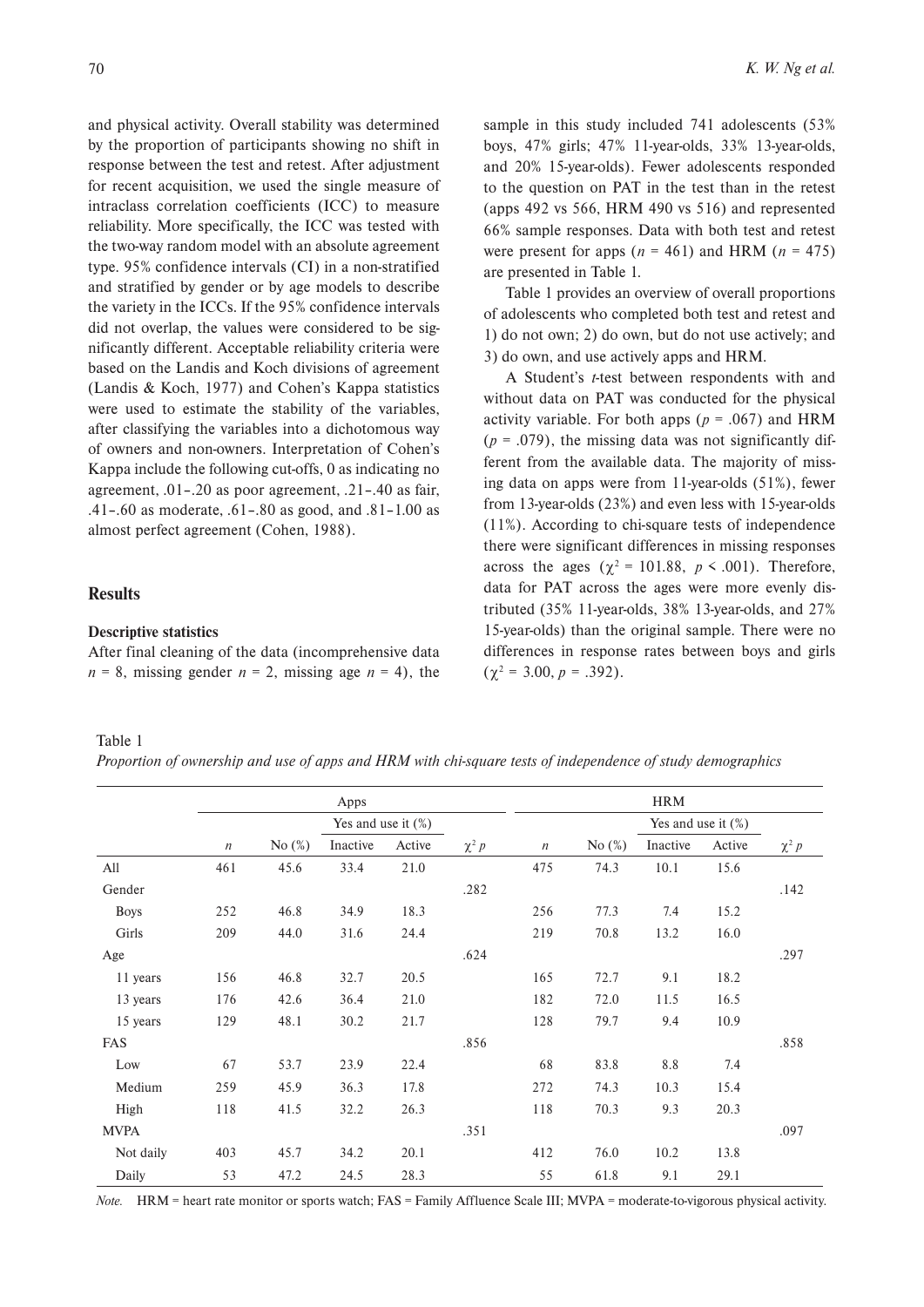#### Reliability analyses

PAT was dichotomised into non-owners and owners (Table 2). Cohen's Kappa is reported for overall sample, and stratified by gender, age or FAS. There was a change in the interpretation among boys and 11-yearolds, where there was large agreement for both apps and HRM. In addition, large agreement was reported among 15-year-olds in app ownership.

The ICC was conducted for the overall sample and stratified by gender, age, family affluence and physical activity. There was moderate agreement across the sample in apps and HRM. However, agreement was only fair for girls for both apps and HRM, and 13-yearolds for apps. Confidence intervals did not overlap between boys and girls with HRM. All the stratification variables were almost perfect and large agreement for gender (Kappa =  $.973$ ), birth month (ICC =  $.998$ ), birth year (ICC =  $.994$ ) and FAS (ICC =  $.915$ ). There was good and moderate agreement for moderate-tovigorous physical activity (ICC =  $.797$ , Kappa =  $.455$ ). Stability of PAT is represented in Figure 1 with the proportion of shifts in responses between test and retest. Almost two thirds (64%) of adolescents report no shift on apps, over a quarter (28%) reported a shift of one category, and less than one in ten (8%) reported a shift of two categories, after adjusting for any recent acquisition of apps or HRM. The proportion of adolescents with no response shift was higher for HRM (77%), as was shift in two categories (10%) than apps.

#### **Discussion**

According to the results of this study, there was good reliability in a three-week test-retest of the PAT items – apps and HRM – among boys and less reliable among girls. Reliability was consistent across the age groups. After dichotomisation of PAT into owners and nonowners, there were moderate correlations for boys and girls. Similarly, there was good agreement for 11-yearolds and moderate for 13- and 15-year-olds.

The differences between boys and girls require consideration. There were no statistical differences between non-ownership and ownership of apps or HRM between boys and girls. According to control theories, ownership



*Figure 1.* Proportion of shift for physical activity tracker items. HRM = heart rate monitor or sports watch.

Apps HRM ICC 95% CI Kappa ICC 95% CI Kappa All .644 [.565, .708] .511 .636 [.563, .697] .510 Gender Boys .704 [.611, .774] .563 .729 [.652, .789] .575 Girls .572 [.437, .675] .447 .521 [.374, .633] .443 Age 11 years .697 [.581, .781] .618 .669 [.544, .759] .581 13 years .597 [.456, .701] .412 .609 [.312, .708] .447 15 years .645 [.487, .754] .518 .634 [.313, .745] .514 FAS Low .713 [.535, .823] .515 .359 [–.034, .603] .376 Medium .627 [.523, .708] .494 .637 [.539, .714] .507 High .641 [.456, .759] .539 .737 [.616, .819] .584 MVPA Not daily .624 [.537, .693] .494 .607 [.524, .676] .492 Daily .797 [.643, .884] .701 .694 [.479, .821] .593

*Note.* HRM = heart rate monitor or sports watch; ICC = intraclass correlation coefficient (two-way mixed, absolute agreement); CI = confidence interval; FAS = Family Affluence Scale III; MVPA = moderate-to-vigorous physical activity.

Table 2

*Intraclass correlation coefficient and Cohen's Kappa of physical activity tracker items for each variable*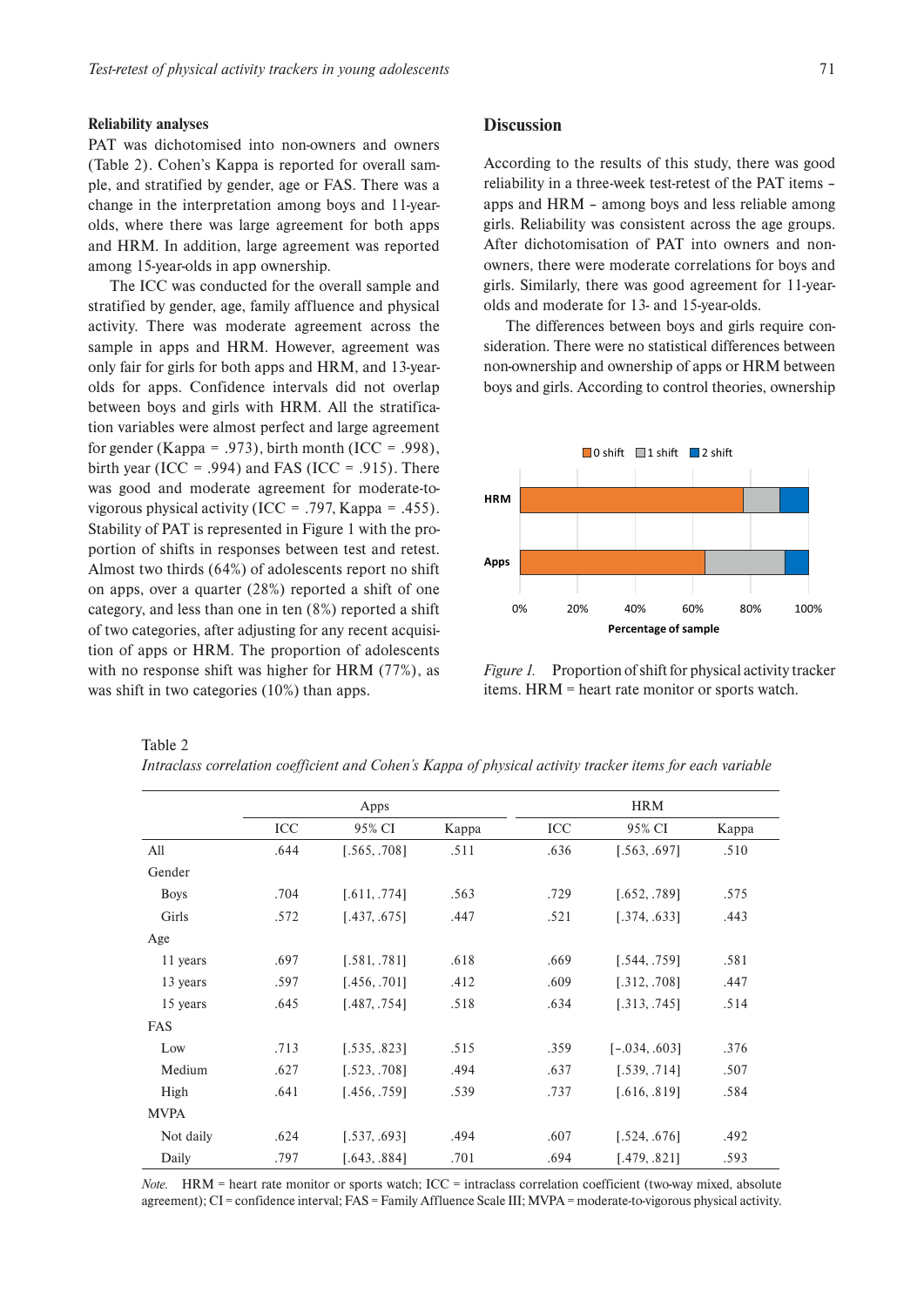of apps or HRM is an indicator of more interest in physical activity and digital technology. Another perspective of interest in the behaviour of physical activity could be by examining the physical activity levels in behaviours (Hagger & Chatzisarantis, 2014), whereby previous studies on young adolescents have reported significantly large differences in physical activity levels between boys and girls (Kalman et al., 2015). In addition, boys have reported to spend more time on computer-based activities than girls (Sigmundová et al., 2017). Therefore, we infer that boys have better knowledge of physical activity tracking devices and can therefore respond to the items more reliably than girls.

The proportion of ownership across ages also did not significantly differ in both apps and HRM. In a previous study carried out in Finland, there were reported increases in ownership and use of PAT as young adolescents got older from 11 and 15 years (Ng, Tynjälä, & Kokko, 2017). There could be cultural differences among adolescents between the Czech Republic and Finland. For example, reliance on mobile technology in Finland has risen since the popularity of Nokia in the 1990s, which coincided with the demise of landline phones (Statistics Finland, 2015). The longer history of smartphone usage among youth in Finland may be a reason for such differences. Therefore, even though young adolescents may start accumulating independent money as they get older, the adolescents in the Czech Republic may tend to spend money on other items, such as fashion, food and taking part in leisure activities (Inchley et al., 2016). In both this study and Ng et al. (2017), there were low numbers of young adolescents who reported to own HRM. This may be related to the specific functioning of HRM and its costs, however these conclusions warrant further study. We also found that family affluence was not associated with the ownership or usage of apps or HRM, thus we may believe that the commercial products used by the adolescents are priced correctly. The correlations from adolescents from high FAS groups were good for HRM and agreement of ownership was fair for individuals in the low FAS group. The acceptability of HRM usage among the low FAS group may be one method to improve the issues surrounding the lack of comfort of wearables among adolescents (Ridgers et al., 2016).

Approximately a half of adolescents reported owning apps and a quarter own HRM. This is much lower than the figures reported in Finland (Ng et al., 2017). However, it is not surprising because the majority of the apps and devices were designed for adults. For example, in a review of studies on the impact of physical activity apps and wearables only 8/111 studies (7%) included children (McCallum et al., 2018). Young

adolescents have reported a low usage of apps and HRM because they are not child-friendly (Goodyear, Kerner, & Quennerstedt, 2019). In addition, feasibility studies have reported design and comfort as important factors for product development (Ridgers et al., 2016). It is worth noting that the quality of applications designed for children and adolescents (assessment of engagement and quality of information) correlates with the number of techniques identified to change health behaviours included in the app. Also, the number of app features correlates positively with an assessment of engagement (Schoeppe et al., 2017). Research into the factors impacting the use of digital based interventions – apps, trackers – by youth is needed. A better understanding of what young adolescents feel is acceptable will inform future feasibility studies using digital tools to promote physical activity.

Although adolescents identified many benefits of using modern technologies for the purpose of improving health behaviours (e.g., motivational aspects, free of judgment, easy access), they also indicated the limitations that result from technology use are for example: the possibility of distractions, and negative social comparisons (Radovic, McCarty, Katzman, & Richardson, 2018). Careful designs for either current use of existing products or new products for observation and interventions may need to consider such restrictions. More education on the user experience is needed, such as feedback and motives as suggested through Control Theory (Carver & Scheier, 1982). Young adolescents may need to feel they can make use of the positive aspects from technology while avoiding potential information addiction, or maladaptive behaviours such as bullying, isolation, and depression based on information from PAT (Piwek, Ellis, Andrews, & Joinson, 2016).

To the authors' knowledge, this is the first study to investigate the test-retest reliability of PAT items. However, the instrument is in its infancy, and there are study limitations to consider when interpreting the results. Specific details about the types of PAT, such as pedometers, smartwatches, or heart rate monitors were not stated in the items. A test-retest of a product can be problematic because changes in behaviours may occur between the test and retest. We attempted to address this by including an item about recent acquisition, and recoded accordingly. However, to strengthen the scientific use of these items, validity studies for both PAT and acquisition items are needed. The context of the test and retest was in schools across the specific region of the Czech Republic, and results may differ in different areas, regions or countries.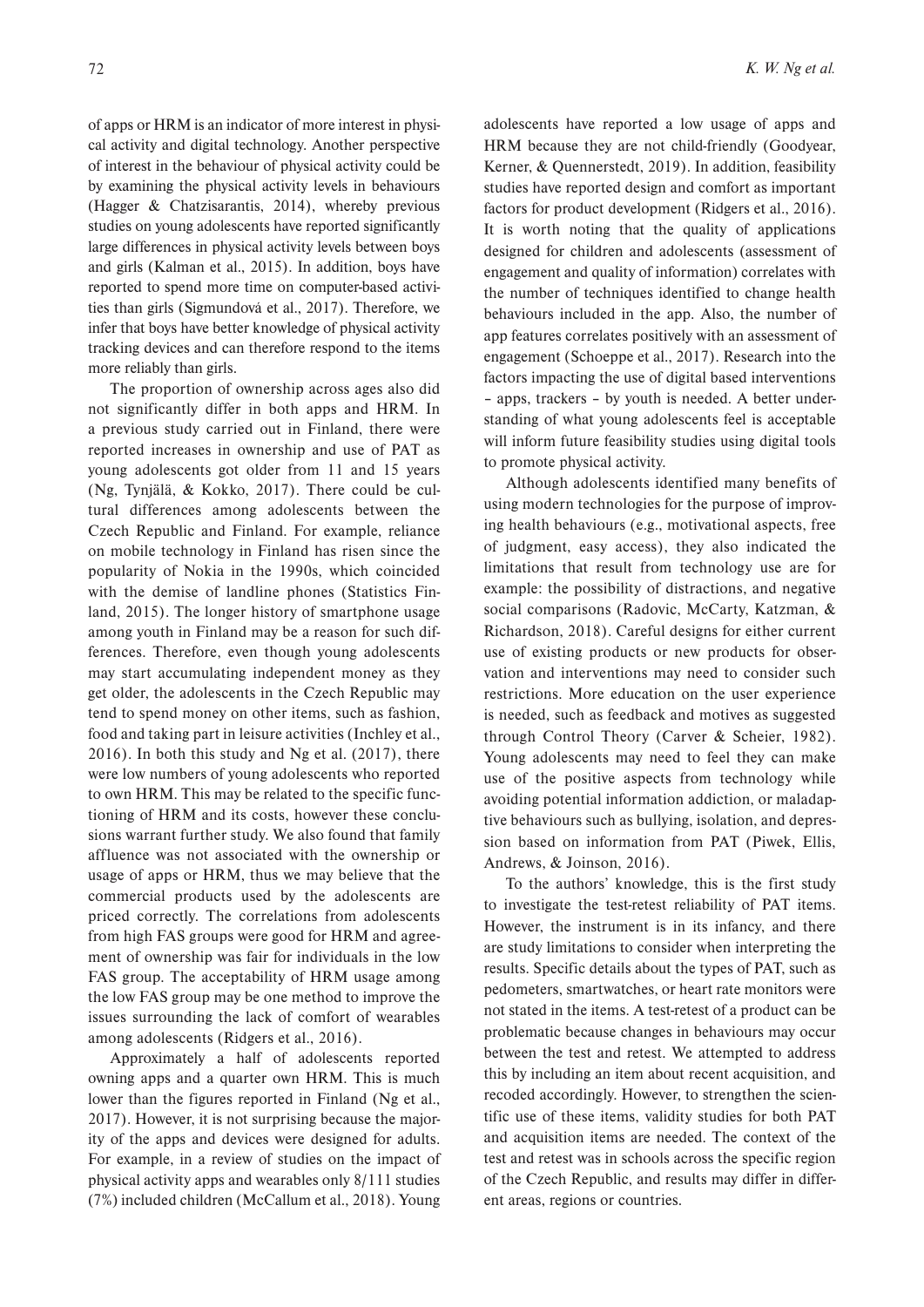## **Conclusions**

According to the results of this study, almost half the young adolescents reported owing apps for measuring physical activity and a quarter own a heart rate monitor or smart watch. The accuracy of the results partly examined through intra-rater reliability. As such, the measures in ownership and use of PAT can be assumed reliable among young adolescents for monitoring purposes.

## Acknowledgments

This work was supported by Palacký University Olomouc (no. IGA\_FTK\_2017\_009) and The Ministry of Education, Youth and Sports of the Czech Republic (Inter-Excellence, LTT18020). Both had no involvement in the study design, analyses or reporting of results.

## Conflict of interest

There were no conflicts of interest.

## **References**

- Ahmadvand, A., Gatchel, R., Brownstein, J., & Nissen, L. (2018). The biopsychosocial-digital approach to health and disease: Call for a paradigm expansion. *Journal of Medical Internet Research, 20,* e189.
- Bandura, A. (2004). Health promotion by social cognitive means. *Health Education & Behavior, 31,* 143–164.
- Biddle, S. J. H., Gorely, T., Pearson, N., & Bull, F. C. (2011). An assessment of self-reported physical activity instruments in young people for population surveillance: Project ALPHA. *International Journal of Behavioral Nutrition and Physical Activity, 8,* 1.
- Carver, C. S., & Scheier, M. F. (1982). Control theory: A useful conceptual framework for personality – social, clinical, and health psychology. *Psychological Bulletin, 92,* 111–135.
- Cohen, J. (1988). *Statistical power analysis for the behavioral sciences* (2nd ed.). Hillsdale, NJ: Lawrence Earlbaum Associates.
- Currie, C., & Alemán-Díaz, A. Y. (2015). Building knowledge on adolescent health: Reflections on the contribution of the health behaviour in school-aged children (HBSC) study. *European Journal of Public Health, 25*(Suppl. 2),  $4-6.$
- David, P., Kim, J., Brickman, J. S., Ran, W., & Curtis, C. M. (2015). Mobile phone distraction while studying. *New Media & Society, 17,* 1661–1679.
- Dos Santos, H., Bredehoft, M. D., Gonzalez, F. M., & Montgomery, S. (2016). Exercise video games and exercise self-efficacy in children. *Global Pediatric Health, 3,* 2333794X16644139.
- Fanning, J., Mullen, S. P., & McAuley, E. (2012). Increasing physical activity with mobile devices: A meta-analysis. *Journal of Medical Internet Research, 14,* 61–71.
- Garde, A., Umedaly, A., Abulnaga, S. M., Robertson, L., Junker, A., Chanoine, J. P., … Dumont, G. A. (2015). Assessment of a mobile game ("MobileKids monster manor") to promote physical activity among children. *Games for Health Journal, 4,* 149–158.
- Goodyear, V. A., Kerner, C., & Quennerstedt, M. (2019). Young people's uses of wearable healthy lifestyle technologies; surveillance, self-surveillance and resistance. *Sport, Education and Society, 24,* 221–225.
- Hagger, M. S., & Chatzisarantis, N. L. D. (2014). An integrated behavior change model for physical activity. *Exercise and Sport Sciences Reviews, 42,* 62–69.
- Hardie Murphy, M., Rowe, D. A., & Woods, C. B. (2016). Sports participation in youth as a predictor of physical activity: A 5-year longitudinal study. *Journal of Physical Activity and Health, 13,* 704–711.
- Hooke, M. C., Gilchrist, L., Tanner, L., Hart, N., & Withycombe, J. S. (2016). Use of a fitness tracker to promote physical activity in children with acute lymphoblastic leukemia. *Pediatric Blood & Cancer, 63,* 684–689.
- Inchley, J., Currie, D., Young, T., Samdal, O., Torsheim, T., Augustson, L., … Barnekow, V. (Eds.) (2016). *Growing up unequal: Gender and socioeconomic differences in young people's health and well-being. Health behaviour in schoolaged children (HBSC) study: International report from the 2013/2014 survey* (Health Policy for Children and Adolescents, No. 7). Retrieved from [http://www.euro.who.](https://www.euro.who.int/__data/assets/pdf_file/0003/303438/HSBC-No.7-Growing-up-unequal-Full-Report.pdf) [int/\\_\\_data/assets/pdf\\_file/0003/303438/HSBC-No.7-](https://www.euro.who.int/__data/assets/pdf_file/0003/303438/HSBC-No.7-Growing-up-unequal-Full-Report.pdf) [Growing-up-unequal-Full-Report.pdf](https://www.euro.who.int/__data/assets/pdf_file/0003/303438/HSBC-No.7-Growing-up-unequal-Full-Report.pdf)
- Janssen, I., & LeBlanc, A. G. (2010). Systematic review of the health benefits of physical activity and fitness in school-aged children and youth. *International Journal of Behavioral Nutrition and Physical Activity, 7,* 40.
- Johnston, W., Hoffman, S., & Thornton, L. (2014). Mobile health: A synopsis and comment on "Increasing physical activity with mobile devices: A meta-analysis". *Translational Behavioral Medicine, 4,* 4–6.
- Kalman, M., Inchley, J., Sigmundova, D., Iannotti, R. J., Tynjälä, J. A., Hamrik, Z., … Bucksch, J. (2015). Secular trends in moderate-to-vigorous physical activity in 32 countries from 2002 to 2010: A cross-national perspective. *European Journal of Public Health, 25*(Suppl. 2), 37–40.
- Khakurel, J., Melkas, H., & Porras, J. (2018). Tapping into the wearable device revolution in the work environment: A systematic review. *Information Technology & People, 31,* 791–818.
- Landis, J. R., & Koch, G. G. (1977). The measurement of observer agreement for categorical data. *Biometrics, 33,* 159–174.
- Lubans, D. R., Smith, J. J., Skinner, G., & Morgan, P. J. (2014). Development and implementation of a smartphone application to promote physical activity and reduce screen-time in adolescent boys. *Frontiers in Public Health, 2,* 42.
- Lyons, J. E., Lewis, H. Z., Mayrsohn, G. B., & Rowland, L. J. (2014). Behavior change techniques implemented in electronic lifestyle activity monitors: A systematic content analysis. *Journal of Medical Internet Research, 16,* e192.